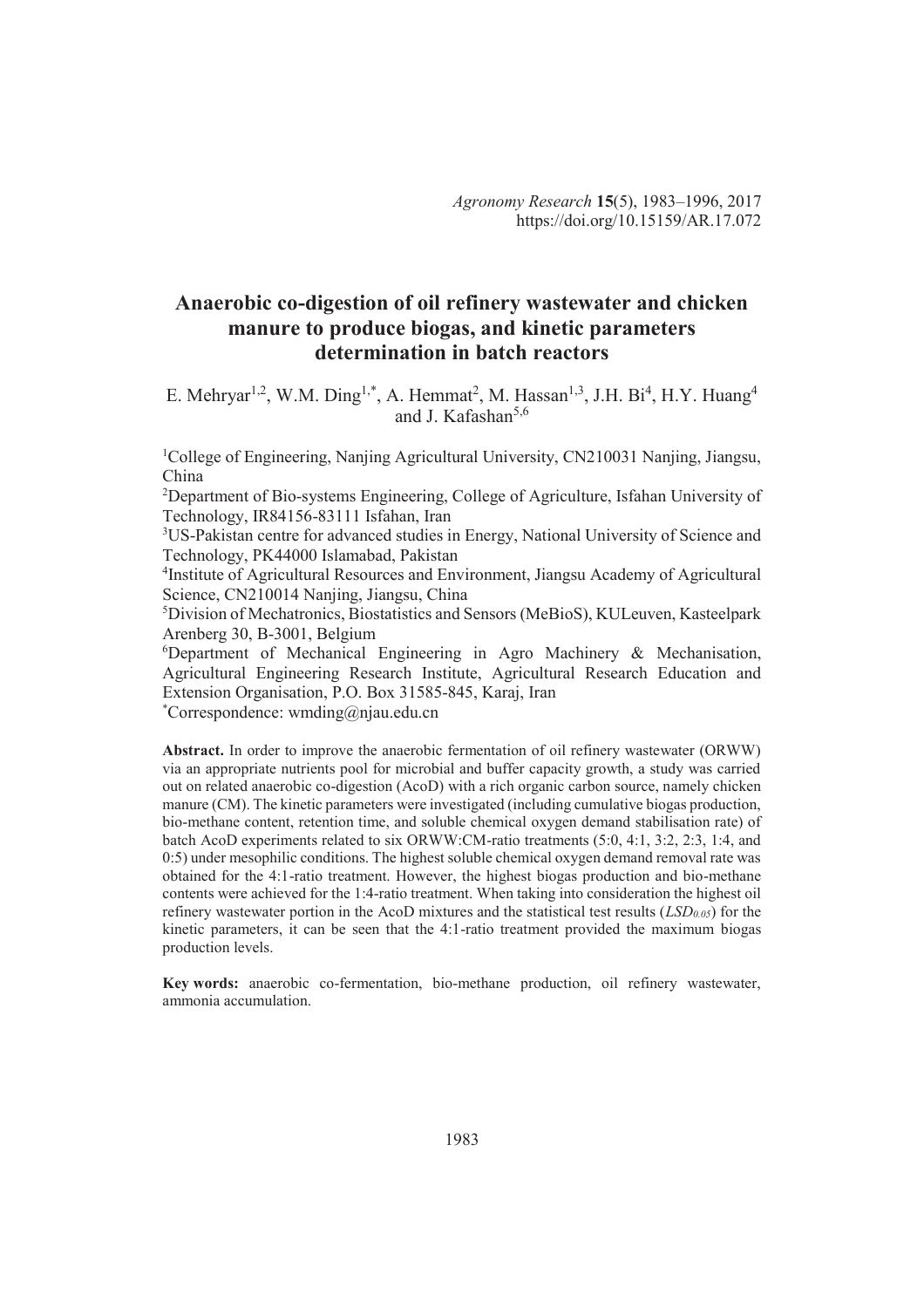### **INTRODUCTION<sup>1</sup>**

With the remarkable growth in energy demand and the large amount of wastewater production from industrial areas, today's world has been facing these two challenging problems for some time (Tommasi et al., 2012). The refining process for crude oil consumes a bulk quantity of water. As a consequence, a significant volume of wastewater is generated. The volume of petroleum refinery effluents generated during processing is between 0.4–1.6 times the volume of the crude oil processed (Diya'uddeen et al., 2011). This means that when taking into consideration the importance of crude oil products in today's word, millions of barrels of oily sludge and effluents are being generated each day. Therefore, an efficient and economical approach should be developed in order to make it possible to manage petroleum refinery effluents, and to try to introduce new areas of technology for oil refinery wastewater (ORWW) recycling. Treatments for ORWW have been the focus of a good many studies, and several areas of technology have been proposed such as absorption, microwave-assisted catalytic wet air oxidation, photo degradation, ultrasound, photo-Fenton oxidation, and biodegradation (Diya'uddeen et al., 2011; Rastegar et al., 2011; Siddique et al., 2014; Siddique et al., 2015; Choromanski et al., 2016; Haak et al., 2016; Roy et al., 2016; Wang et al., 2016).

As is known, anaerobic digestion (AD) is a biological process which is used to biodegrade organic substrates in the absence of oxygen (Zhang et al., 2016), although the petroleum derivatives can be used as an additional carbon source in the fermentation process. However, the presence of heavy metals, ammonia, sulphides, and chlorophenols has a negative effect on AD process efficiency. On the other hand, previous researchers illustrated the fact that the negative effects of petroleum products on tested bacterial groups can be decreased by means of providing proper nutrients in the bio-digester (Choromanski et al., 2016). Therefore, providing a nourished-enriched substrate to carry out co-digestion with ORWW can provide the supporting conditions for microbial adaptation.

As a reliable natural methodology, anaerobic co-digestion (AcoD) has been used extensively for the treatment of large amounts of waste materials (Siddique et al., 2015). The main achievement of AcoD for substrates with manure is that it shows an increase in bio-methane yields through the means of creating an appropriate C:N ratio, robust pH levels, and consistent nutrient contents (Abouelenien et al., 2014; Li et al., 2014).

As one of the main livestock manure products in China when it comes to biogas production, chicken manure (CM) has a higher fraction of biodegradable organic material than other livestock manures. However, due to an accumulation of ammonia and volatile fatty acids (VFAs) which lead to fermentation inhibition, CM has not been fully utilised so far (Abouelenien et al., 2014).

 $\overline{a}$ 

<sup>&</sup>lt;sup>1</sup> CM: chicken manure; ORWW: oil refinery wastewater; AcoD: anaerobic co-digestion; TS: total solid; VS: volatile solid; TOC: total organic carbon; TN: total nitrogen; C:N: carbon: nitrogen ratio; TCOD: total chemical oxygen demand; CODs: soluble chemical oxygen demand; LSD: least significant difference test; BGP: cumulative biogas production; BMP: cumulative bio-methane production; TAN: Total ammonia nitrogen; FAN: free ammonia nitrogen.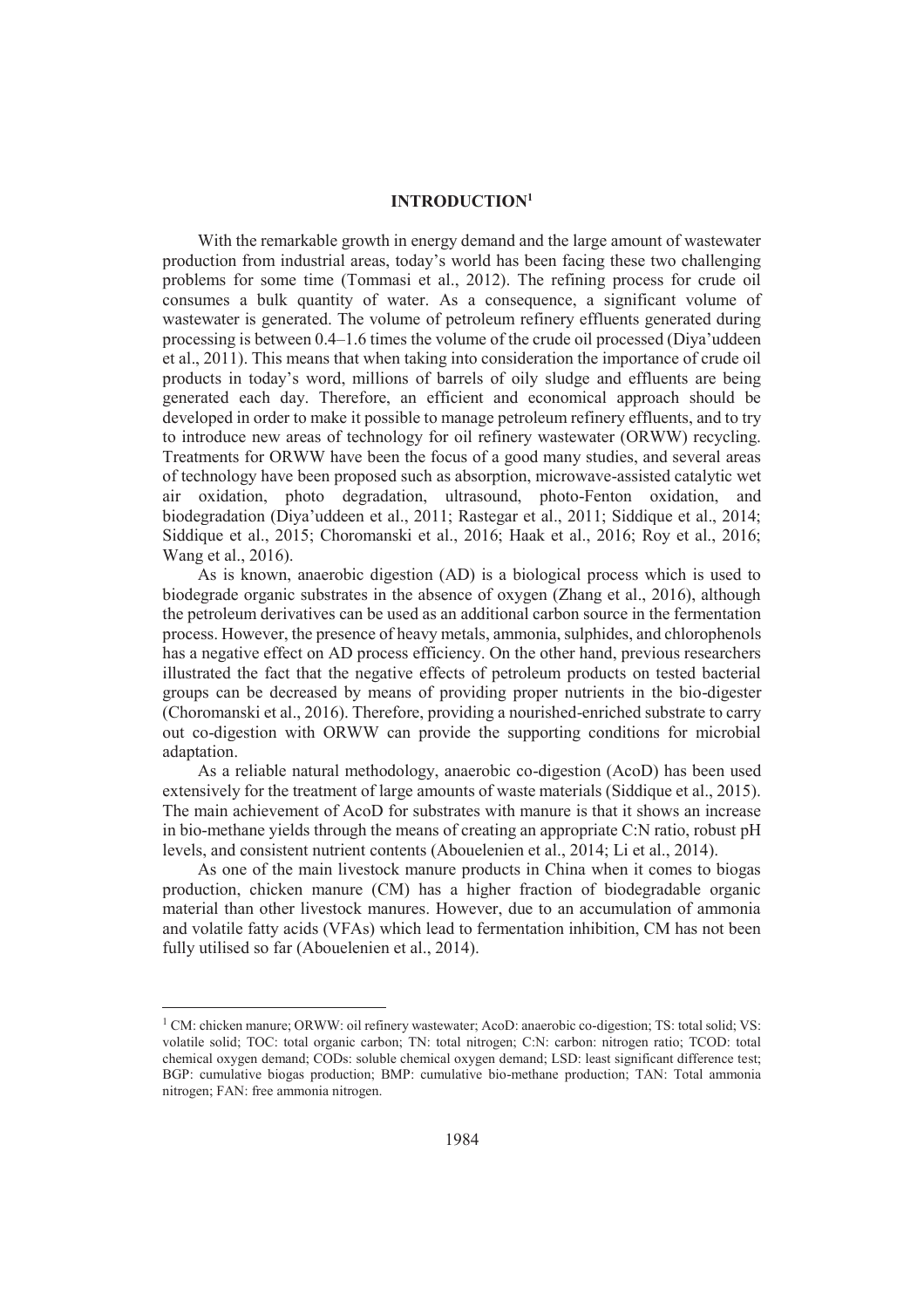Although AD technology had been applied to treat ORWW in several recent research studies (Choromanski et al., 2016; Haak et al., 2016; Roy et al., 2016; Wang et al., 2016; Mehryar et al., 2017), very limited studies have been reported on AcoD in ORWW with agricultural and organic wastes. Three examples that can be given are reports on AcoD in petrochemical wastewater with activated manure in a continuouslystirred tank reactor (Siddique et al., 2014; Siddique et al., 2015), AcoD in ORWW with molasses in an up-flow anaerobic sludge blanket reactor (Rastegar et al., 2011), and AcoD in ORWW with sugarcane bagasse in a batch digester (Mehryar et al., 2017). The majority of past studies have focused on the effects of toxin elements in ORWW on the AD process or microbial community analysis during the fermentation period. That is an area that can be evaluated by surveying the AcoD process performance.

In this study, the areas that proved to be assets were providing an appropriate environment for a microbial community to self-adapt in petroleum derivatives, and increasing the stability and performance of the AcoD process for ORWW (as a nutrientlow substrate) with CM (as a nutrient-rich substrate and one of the most widely-available products to be generated by livestock in China). To this end, the main objective of this study was to evaluate the anaerobic co-digestion process of oil refinery wastewater and chicken manure. In order to investigate the optimum ORWW:CM ratio for treatment, four different kinetic parameters (KPs) including cumulative biogas production (BGP), bio-methane content of the BGP, retention time, and a soluble chemical oxygen demand (CODs) stabilisation rate were experimentally measured and pertinently discussed.

### **MATERIALS AND METHODS**

# **Utilising substrates and seed sludge for anaerobic co-digestion processes**

The ORWW was collected from the Jinlin SINOPEC oil refinery factory, Nanjing, Jiangsu Province, China. The CM was obtained from a local livestock farm located near the College of Engineering, Nanjing Agricultural University (NJAU), which itself is located in Pukou District, Nanjing, Jiangsu Province, China. The inoculum of anaerobically-digested sewage sludge was taken from a wastewater treatment plant at Yangzi Petrochemical Co Ltd, Nanjing, China. In order to remove the dissolved methane and easily-degradable organic matter from the collected sewage sludge, the activation stage set out by Xi et al. (2014) was utilised, and was further used as an inoculum (Xi et al., 2014).

#### **Experimental set-up for bio-methane production (BMP)**

Batch lab-scale experiments of simulated practical anaerobic digestions were conducted under mesophilic conditions  $(37.0 \pm 1.0)$  °C (Xi et al., 2014; Hassan et al., 2016; Mehryar et al., 2017) using lab-scale anaerobic digesters fabricated from 1 L glass bottles (Fig. 1). Batch reactors were used to survey the AcoD in ORWW which had been mixed with CM, as an external organic carbon source. The working volume of each digester was kept at 800 mL, including 400 mL inoculum, which was an optimised amount of the inoculum required to co-digest oil refinery wastewater with activated manure (Siddique et al., 2015).

The contents of each digester were smoothly shaken manually for two minutes a day before biogas volume measurements were taken. In order to be able to obtain the optimum portion of ORWW and CM from the AcoD process, six different mixing ratios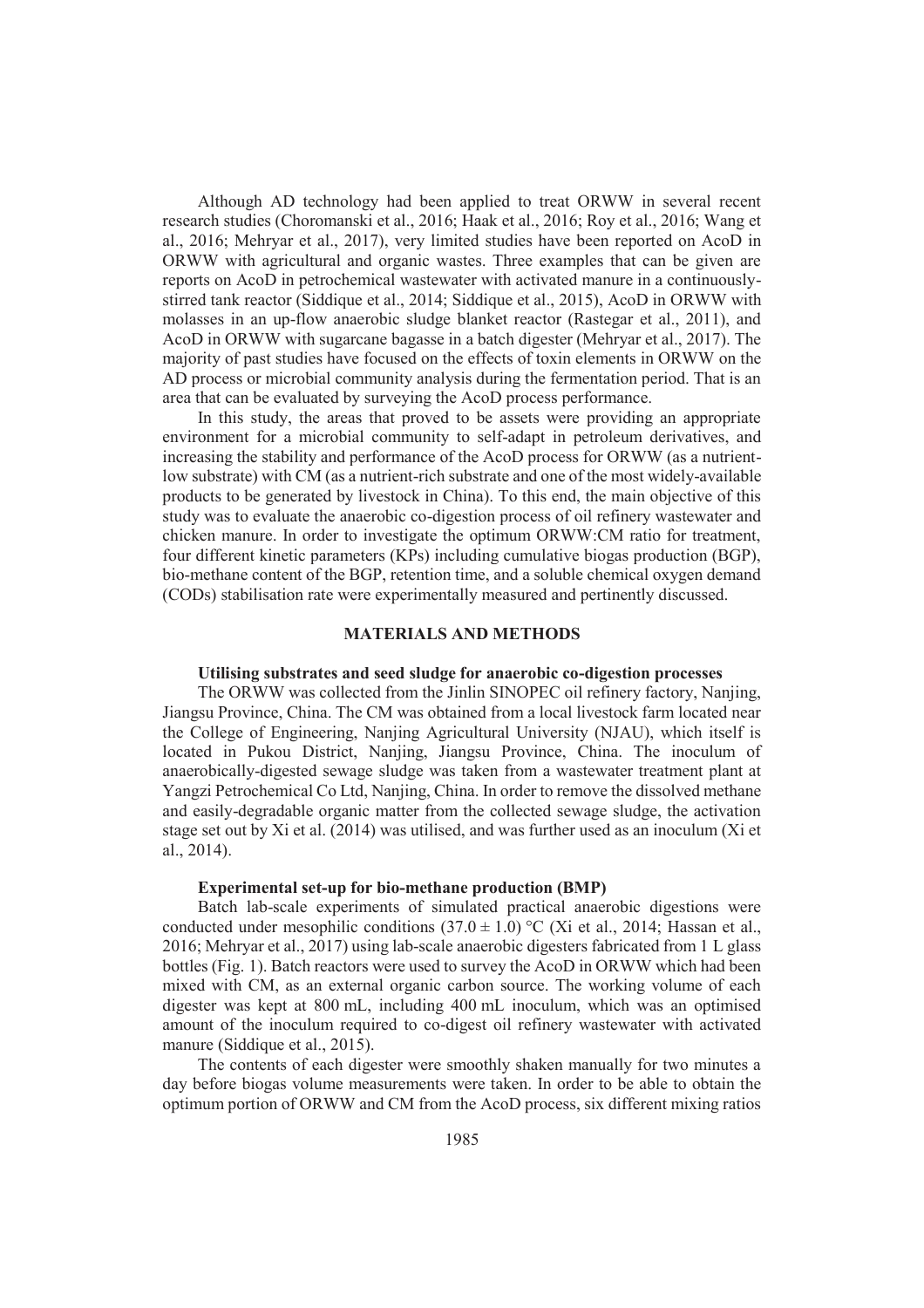of ORWW:CM were designed; including 5:0, 4:1, 3:2, 2:3, 1:4, and 0:5-ratio treatments. Each treatment was conducted in triplicate. The CM with inoculum (the 0:5-ratio treatment), and ORWW with inoculum (the 5:0-ratio treatment) were also anaerobically digested as controls. To be able to estimate the background biogas production from inoculum, three digesters containing unmixed inoculum were used as blank assay digesters.



**Figure 1.** (a) Schematic description of batch digesters (b) manufactured batch digesters used in the anaerobic co-digestion experiments.

### **Analytical methods**

According to the Standard Methods of the American Public Health Association, the characteristics of the substrates and inoculum, including pH, total solids (TS), volatile solids (VS), total organic carbon (TOC), total nitrogen (TN), carbon: nitrogen ratio (C:N ratio), total chemical oxygen demand (TCOD), and CODs were determined prior to the experiments (APHA, 2006). The pH value was directly measured from the liquid samples using a digital pH meter (FE20K, Mettler-Toledo, Switzerland). The total content of volatile fatty acids (TVFA) was determined via gas liquid chromatography (Model GC-2014, Shimadzu, Japan), equipped with a thermal conductivity detector (TCD), which had a column (DA,  $30m \times 0.53mm \times \mu m$  Stabilwax) and flame ionisation detector, while injector and detector temperatures were set at 150 °C and 240 °C, respectively. The CODs stabilisation was calculated by Eq. (1) (Hassan et al., 2016; Mehryar et al., 2017):

CODs (
$$
\%
$$
) =  $\frac{\text{CODs}_i(mg \cdot L^{-1}) - \text{CODs}_f(mg \cdot L^{-1})}{\text{CODs}_i(mg \cdot L^{-1})} \times 100$  (1)

where  $i$  and  $f$  are the initial and the final CODs (mg  $L^{-1}$ ) values respectively during the AcoD process. The total ammonia nitrogen (TAN) content was also measured by means of an ammonia meter (Lianhua Tech Co, China) (Hassan et al., 2016). The free ammonia concentration figure (FAN) was calculated by Eq. (2) (Chen et al., 2014):

$$
FAN\left(mg \cdot L^{-1}\right) = \frac{TAN(mg \cdot L^{-1}) \times K_a}{C_H \times \left(\frac{K_a}{C_H} + 1\right)}\tag{2}
$$

where *FAN* is the free ammonia nitrogen concentration (mg L-1); *TAN* is the total ammonia nitrogen content (mg  $L^{-1}$ );  $K_a$  is the temperature-dependent dissociation constant  $(1.097 \times 10^{-9}$  for the mesophilic condition); and  $C_H$  is the concentration of hydrogen ions.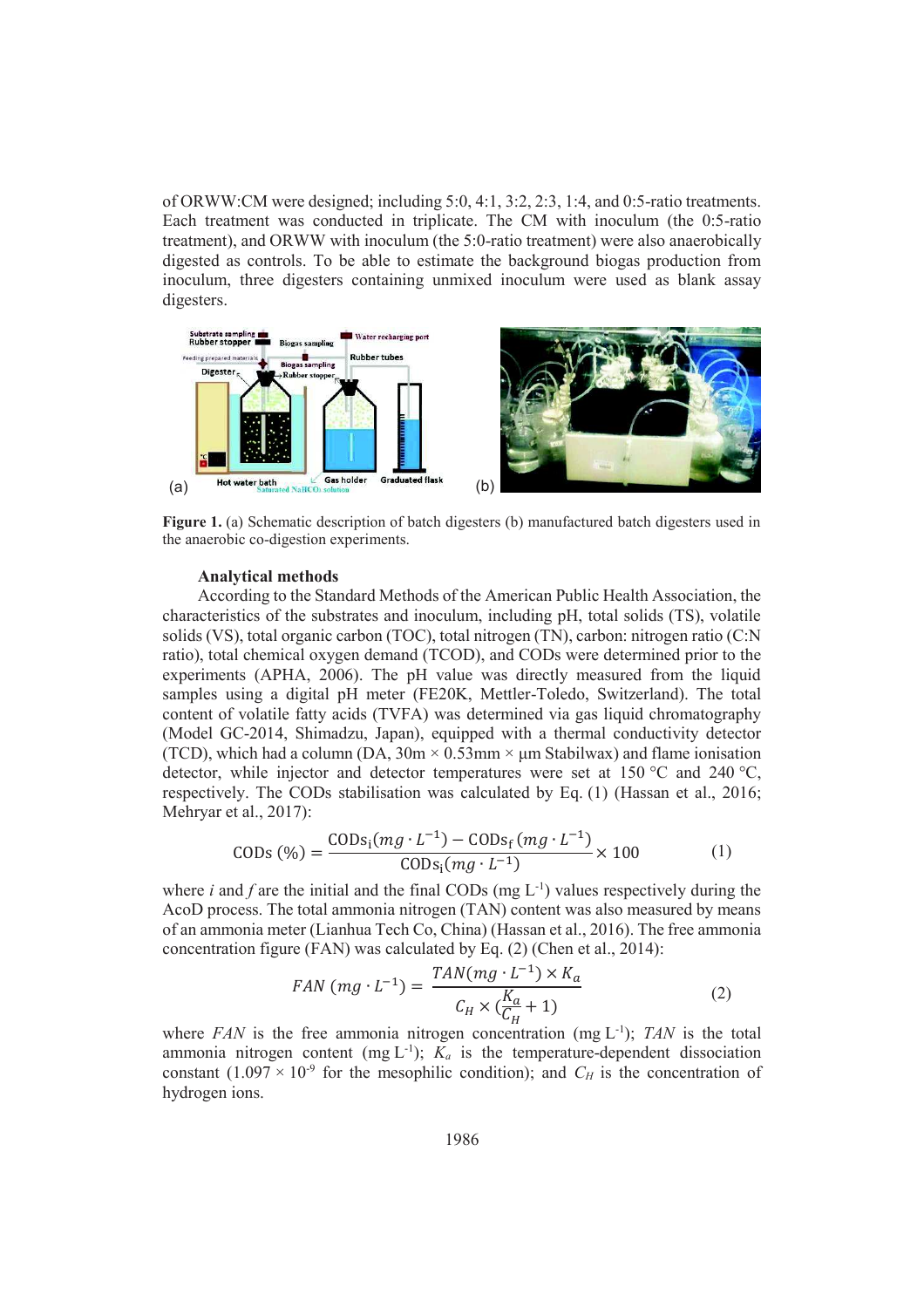During the digestion process, the volume of biogas production from each digester was recorded daily by using the liquid displacement method, for which the saturated NaHCO<sub>3</sub> solution was utilised as a displacement liquid (Xi et al., 2014). Biogas composition was determined by means of gas chromatograph (GC 9890A, Renhua, China), equipped with the TCD and a column ( $\Phi$ 4 mm × 1 µm, Shimadzu, Japan) and with hydrogen gas being used as a carrier gas. The oven, injector, and TCD temperature were recorded at 150 °C, 100 °C, and 120 °C respectively. The flow rate of carrier gas and the injected sample were at 50 mL min<sup>-1</sup> and  $\overline{0.5}$  mL respectively.

### **Statistical analysis procedure**

To be able to examine the effect of various mixing ratio treatments for ORWW with CM on the KPs for the AcoD process, a completely randomised design was utilised. All of the data obtained were analysed by looking at the variance procedure (ANOVA) using the *Statistix 8.1* software (Tallahassee, Florida, USA). When the *F-test* indicated a statistical significance at the  $P = 0.05$  probability level, the treatment means were separated by using the least significant difference test (*LSD0.05*).

### **RESULTS AND DISCUSSION**

# **Substrate characteristics**

The estimated characterisations of the applied substrates are shown in Table 1. The experimental determined characteristics for ORWW were in line with previous studies (Hu et al., 2013; Siddique et al., 2014; Siddique et al., 2015). And the characteristics of the CM conferred its fermentation ability, which was in agreement with previous reports (Abouelenien et al., 2014; Li et al., 2014). As Table 1 demonstrates, the initial C:N ratios of substrates were 10.41:1, 151.40:1, and 18.37:1 for the CM, ORWW, and inoculum respectively. While the reported range for a preferred C:N ratio in previous research lies between 15–30 (Abouelenien et al., 2014), the C:N ratio for ORWW and CM are outside this range. One of the main purposes of applying the AcoD technique in several studies was the C:N ratio adjustment in the bio-digesters (Ahn et al., 2010; Zhang et al., 2013; Abouelenien et al., 2014), which is one of the objectives of this fresh research exercise. Through experimentally utilising ORWW:CM AcoD mixtures, the C:N ratio and nutrient content of the feed substrate were improved. The physicochemical characteristics of the different AcoD treatments are presented in Table 2.

| Characteristics                  | <b>Substrates</b> |                  |                   |  |  |
|----------------------------------|-------------------|------------------|-------------------|--|--|
|                                  | CM                | ORWW             | Inoculum          |  |  |
| pH                               | $7.89 \pm 0.10^*$ | $7.49 \pm 0.10$  | $7.55 \pm 0.10$   |  |  |
| TS(%)                            | $33.86 \pm 2.50$  | $1.73 \pm 0.03$  | $2.51 \pm 0.10$   |  |  |
| VS $(\%$ of TS)                  | $65.35 \pm 0.60$  | $2.69 \pm 0.70$  | $49.35 \pm 1.00$  |  |  |
| TOC $(g.kg \text{ of } TS^{-1})$ | $440.22 \pm 3.50$ | $30.28 \pm 2.10$ | $368.13 \pm 4.30$ |  |  |
| $TN$ (g.kg of $TS^{-1}$ )        | $42.27 \pm 0.10$  | $0.20 \pm 0.01$  | $20.04 \pm 0.20$  |  |  |
| $TCOD$ (mg $L^{-1}$ )            | $530 \pm 180$     | $18,500 \pm 300$ | $5,200 \pm 100$   |  |  |
| $C:N$ ratio                      | 10.41:1           | 151.40:1         | 18.37:1           |  |  |

| <b>Table 1.</b> Characteristics of the applied substrates and inoculum |  |  |
|------------------------------------------------------------------------|--|--|
|------------------------------------------------------------------------|--|--|

 $*$  mean  $\pm$  standard deviation.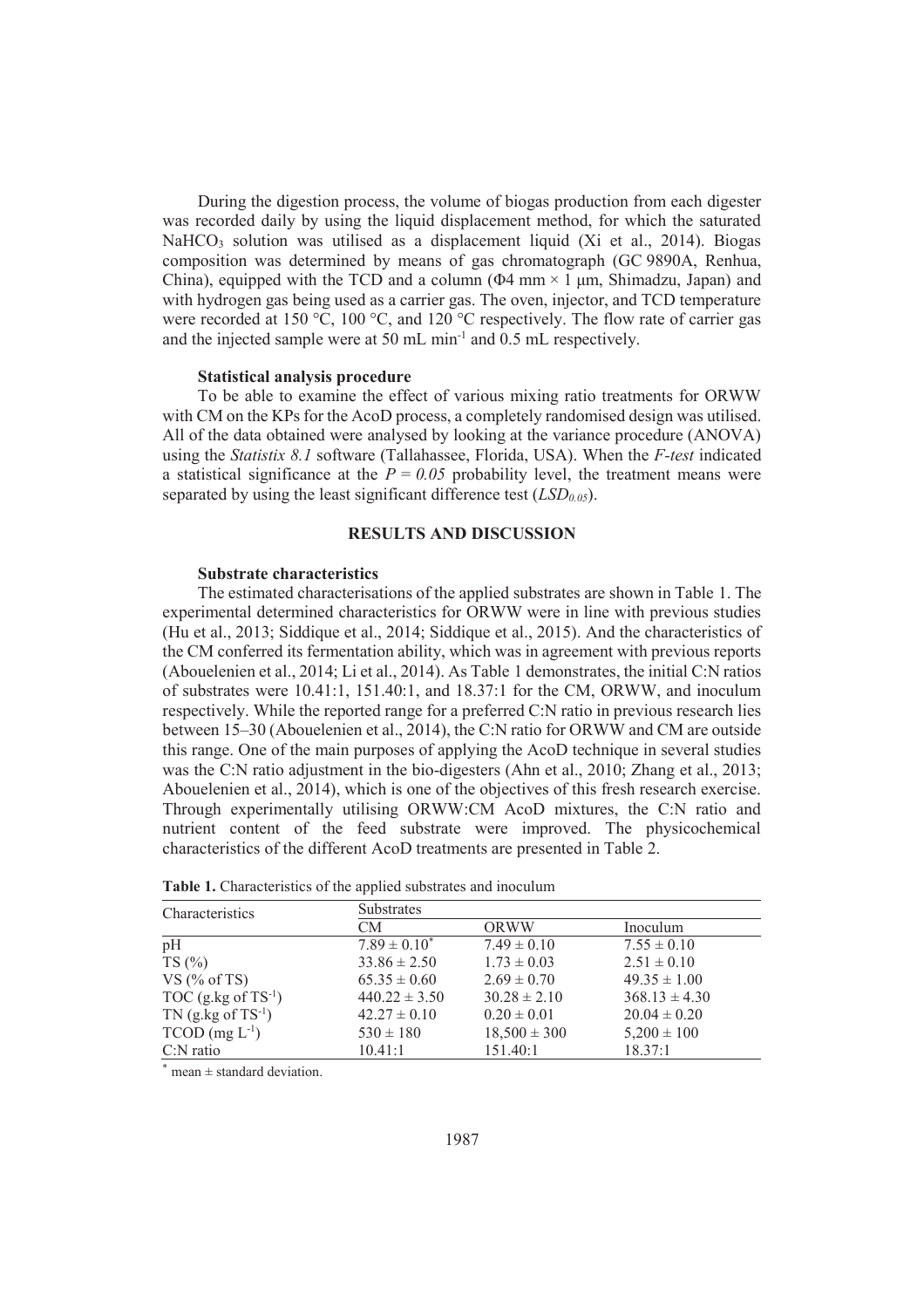| Characteristics                                                                                                                    | Treatments <sup>*</sup> |             |     |     |                                                                                                 |                                                                                                   |
|------------------------------------------------------------------------------------------------------------------------------------|-------------------------|-------------|-----|-----|-------------------------------------------------------------------------------------------------|---------------------------------------------------------------------------------------------------|
|                                                                                                                                    | 5.0                     | $4 \cdot 1$ | 3.2 | 2.3 | 1.4                                                                                             | 0.5                                                                                               |
| pH                                                                                                                                 |                         |             |     |     |                                                                                                 | $7.75 \pm 0.008.17 \pm 0.118.52 \pm 0.048.21 \pm 0.028.03 \pm 0.028.12 \pm 0.25$ <sup>**</sup>    |
| CODs $(g L^{-1})$                                                                                                                  |                         |             |     |     |                                                                                                 | $1.60 \pm 0.20$ $4.96 \pm 0.15$ $5.20 \pm 0.10$ $5.60 \pm 0.23$ $10.00 \pm 0.50$ $11.84 \pm 0.40$ |
| TAN $(g L^{-1})$                                                                                                                   |                         |             |     |     | $2.26 \pm 0.01$ 1.15 $\pm$ 0.11 1.38 $\pm$ 0.08 1.88 $\pm$ 0.07 2.17 $\pm$ 0.14 2.34 $\pm$ 0.10 |                                                                                                   |
| TN (g kg of TS <sup>-1</sup> ) $0.19 \pm 0.08$ $0.63 \pm 0.17$ $1.07 \pm 0.31$ $1.51 \pm 0.16$ $1.98 \pm 0.24$ $2.24 \pm 0.43$     |                         |             |     |     |                                                                                                 |                                                                                                   |
| TOC (g kg of TS <sup>-1</sup> ) $3.81 \pm 0.32$ $8.29 \pm 1.01$ $12.79 \pm 0.1$ $17.28 \pm 1.16$ $22.22 \pm 3.15$ $25.03 \pm 3.71$ |                         |             |     |     |                                                                                                 |                                                                                                   |
| $C:N$ ratio                                                                                                                        |                         |             |     |     | 19.5:1 13.5:1 12:1 11.5:1 11.25:1 11:1                                                          |                                                                                                   |

**Table 2.** Physicochemical characteristics of the different ratio treatments' substrates

4 \* Oil refinery wastewater: chicken manure; \*\* mean ± standard deviation.

#### **BMP**

The daily BMP for different treatments are shown in Fig. 2 (a) which illustrated the success of AcoD for ORWW and CM. The BMP started on the first day after fermentation onset, and kept increasing until reaching a peak on the seventh to tenth days of the digestion period for different treatments. After the main peaks had been reached there was no continuous decrease in the BMP kinetic trends for the different AcoD treatments and, indeed, one or two more small BMP peaks were experience later on. In order to be able to explain this observation, the interaction between pH and TVFA may lead to an 'inhibited steady state' representing a lower methane yield (Zhang et al., 2013). The 5:0-ratio treatment (ORWW alone) did not produce any considerable amounts of biogas, although the presence of the different hydrocarbon profiles can lead to an uncertain level of influence on petroleum products in biological systems (Choromanski et al., 2016). However, the presence of sulphur compound as a highly toxic material which existed in the form of hydrogen sulphide (H2S) (Diya'uddeen et al., 2011) could be the main reason for the current observation. On the other hand, a high concentration of petroleum hydrocarbons (PHCs) and malnourished bacteria could be other reasons for lower levels of performance. Similarly, Choromanski et al. (2016) demonstrated that the spent engine oil had a significant effect on the BGP performance levels during the initial days of the digestion period (Choromanski et al., 2016). They reported that, thanks to the adaptation by the micro-organisms to the components in the spent engine oil, the output BGP in the second week of the digestion period was increased (Choromanski et al., 2016). Although the 0:5-ratio treatment produced the highest BMP volume and the 5:0-ratio treatment did not produce any BGP; the present study discussion focuses on the different AcoD treatments and their KPs so that the different AcoD treatments can be evaluated and the optimum conditions discovered. The results obtained clarified the fact that the KPs could be improved by means of a dilution of toxic substances and the buffering capacity development of the feedstock, which were the benefits of AcoD using livestock manures (Siddique et al., 2014).

As shown in Table 3, the 1:4-ratio treatment produced the second highest BGP volume, this being  $(301.27 \pm 4.02)$  mL g VS<sup>-1</sup> BGP during a period of 35 days after the 0:5-ratio treatment (with CM alone). The 2:3-ratio treatment produced biogas with a  $(54.20 \pm 2.02)\%$  bio-methane content and the highest quality of BGP over the course of a period of 34 days. However, the most feasible treatment was the one which consumed the higher volumes of ORWW and produced biogas with a high bio-methane content and a shorter retention time, this being the 4:1-ratio treatment. During a period of 36 days, its BGP and BMP were at (194.02  $\pm$  3.42) mL g VS<sup>-1</sup> and (85.24  $\pm$  4.92) mL g VS<sup>-1</sup>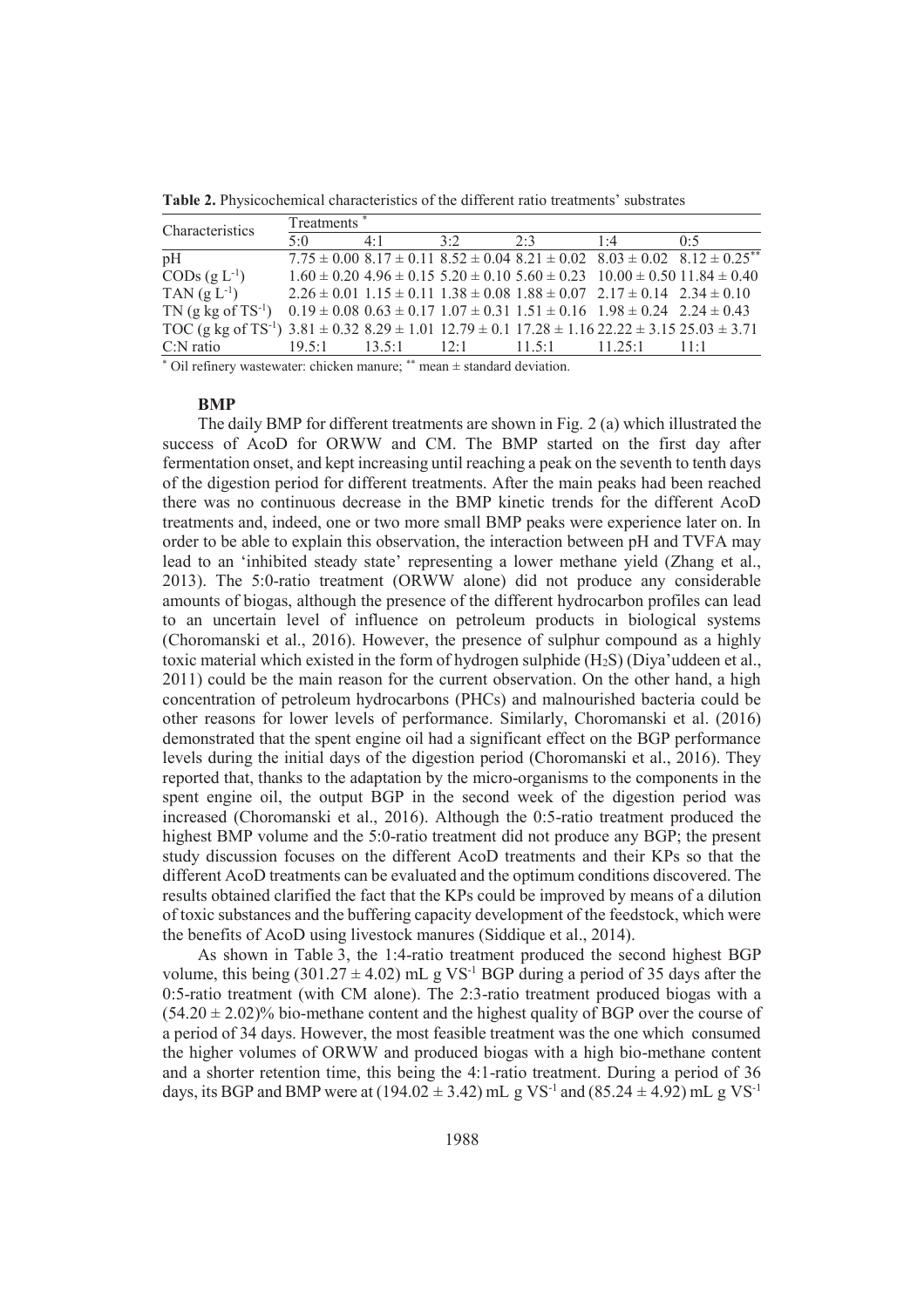respectively. These experimental findings showed that by increasing the ORWW ratio in AcoD mixtures, the BGP and BMP levels were more stable. In order to explain this, focusing on the estimating pH, TAN, and FAN to evaluate the ammonia accumulation levels can be more beneficial.



**Figure 2.** (a) Daily bio-methane production yields, (b) cumulative bio-methane production for the different AcoD treatments (ORWW:CM ratio), and (c) temporal CODs variation during digestion time.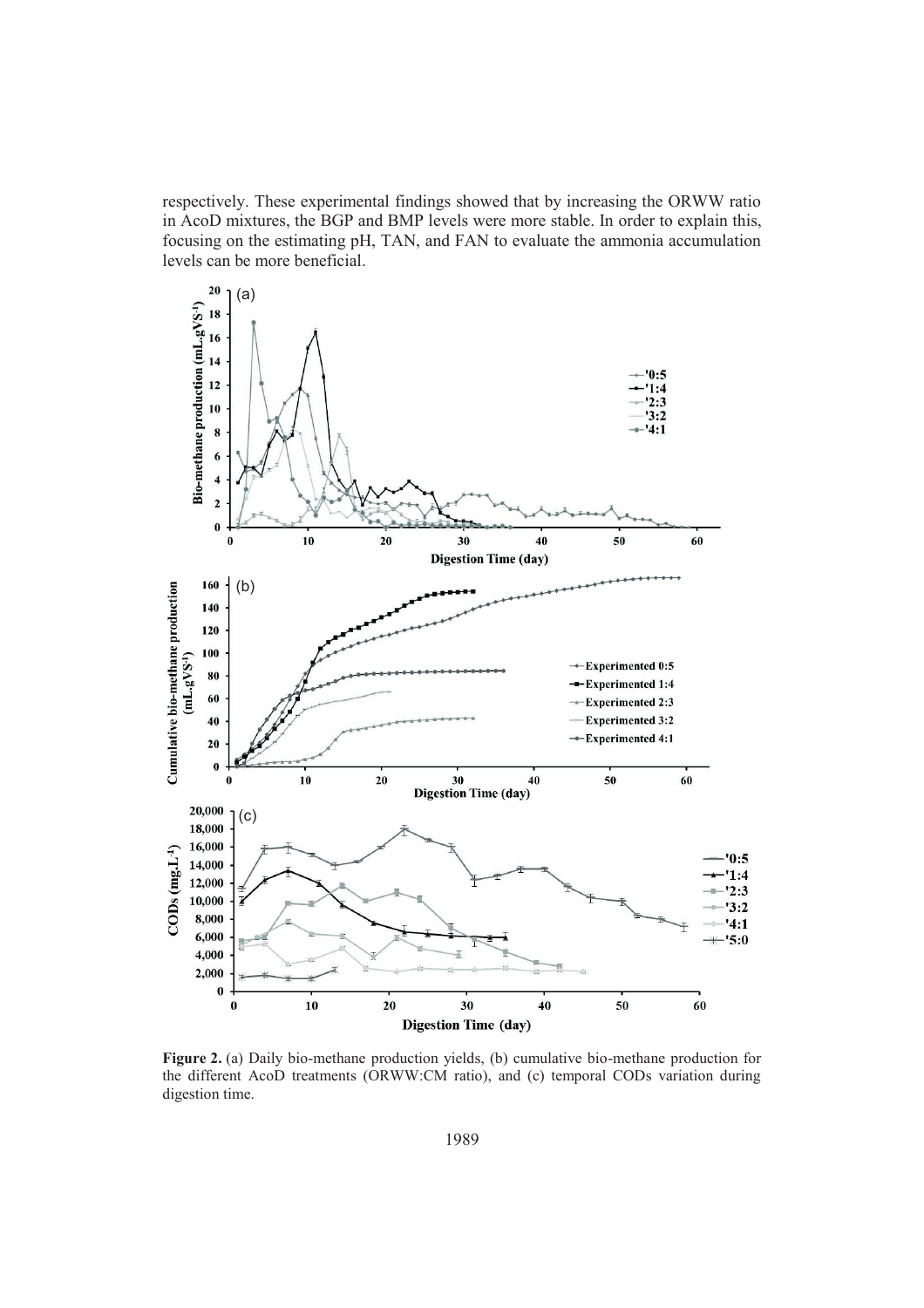### **CODs stabilisation profile during AcoD**

The chemical oxygen demands a (COD) concentration of the wastewater, especially since CODs are one of the most important parameters when it comes to analysing the AD and AcoD process (Hassan et al., 2016), which was measured every three days in the present study. The CODs variation trends for various treatments are depicted in Fig. 2 (c). The first stage of the AD process is hydrolysis, which leads to CODs increasing in the initial days of the digestion period. During this stage, bacteria transform the particulate organic substrate into liquefied monomers and polymers, ie proteins, carbohydrates, and fats are transformed into amino acids, monosaccharides, and fatty acids respectively, which directly or indirectly takes part in the methane and carbon dioxide production process (Fang et al., 2014). By consuming the components produced, biogas will be produced and CODs will be reduced. The estimated CODs variation graphs depict the same trends. The estimated CODs variation graphs (Fig. 2 (c)) depicted the fact that, by decreasing the CM ratio in the ORWW:CM mixtures, the initial CODs were reduced, which is a factor that is related to the total levels of organic matter in the feedstock. Generally, the observed CODs variation trends in the present study showed that the results were consistent with what other investigators had previously observed (Ahn et al., 2010; Choromanski et al., 2016; Hassan et al., 2016).

To be able to evaluate the quality of the anaerobic fermentation process and discuss different effects upon it, various KPs have been mentioned by many authors such as BGP, bio-methane content, CODs stabilisation rate, ammonia removal, microbial communities' variations, VS removal, AD process retention time, TVFA removal, and so forth (Haak et al., 2016; Hassan et al., 2016; Li et al., 2016; Siddique et al., 2015). Based on the research objectives and research limitations, one or more of these parameters have been focused upon in different studies. The main parameters in previous research can be listed as including BGP, bio-methane content, CODs stabilisation rate, ammonia removal, TVFA stabilisation, and retention time (Abouelenien et al., 2014; Hassan et al., 2016; Xi et al., 2014). The results of a mean comparison (*LSD0.05 test*) for the KPs – including the percentage of CODs stabilisation in all ORWW:CM mixtures with their AcoD process retention time, BGP and bio-methane content, and its percentage for different AcoD treatments – are represented in Table 3.

| Treatments | Parameters                      |                               |                               |                                |                               |  |  |
|------------|---------------------------------|-------------------------------|-------------------------------|--------------------------------|-------------------------------|--|--|
|            | Retention                       | CODs                          | Cumulative                    | Cumulative                     | Bio-methane                   |  |  |
|            | time                            | reduction                     | <b>BGP</b>                    | <b>BMP</b>                     | content of                    |  |  |
|            | (day)                           | $\frac{1}{2}$                 | $(mL g VS^{-1})$              | $(mL g VS^{-1})$               | BGP(%)                        |  |  |
| 5:0        | 0.00 <sup>d</sup>               | 0.00 <sup>e</sup>             | 0.00 <sup>e</sup>             | 0.00 <sup>e</sup>              | 0.00 <sup>d</sup>             |  |  |
| 4:1        | $36.67 \pm 4.51$ <sup>b**</sup> | $55.65 \pm 3.00^a$            | $194.02 \pm 1.08^b$           | $85.24 \pm 1.08$ <sup>c</sup>  | $43.95 \pm 2.34^{\circ}$      |  |  |
| 3:2        | $22.00 \pm 1.53$ <sup>c</sup>   | $16.67 \pm 2.00$ <sup>d</sup> | $151.11 \pm 3.42^c$           | $81.44 \pm 3.42^{\circ}$       | 53.76 $\pm$ 4.92 <sup>a</sup> |  |  |
| 2:3        | $34.00 \pm 2.65^{\rm b}$        | $50.00 \pm 2.00^b$            | $77.82 \pm 2.59$ <sup>d</sup> | $42.19 \pm 2.59$ <sup>d</sup>  | $54.20 \pm 2.02^a$            |  |  |
| 1:4        | $35.33 \pm 1.53^b$              | $40.00 \pm 3.00^{\circ}$      | $301.27 \pm 4.02^{\text{a}}$  | $143.15 \pm 1.97^b$            | $47.53 \pm 1.75^{\rm b}$      |  |  |
| 0:5        | $58.66 \pm 2.52^{\text{a}}$     | $42.57 \pm 1.50^{\circ}$      | $302.87 \pm 7.41^{\circ}$     | $166.40 \pm 5.39$ <sup>a</sup> | $54.98 \pm 3.20^a$            |  |  |

**Table 3.** Results of the *LSD0.05* analysis of the kinetic parameters for the different AcoD treatments

\* Oil refinery wastewater: chicken manure; \*\* mean ± standard deviation. While different letters within the same column present the significantly different values at *P = 0.05* probability level by *LSD0.05 test.*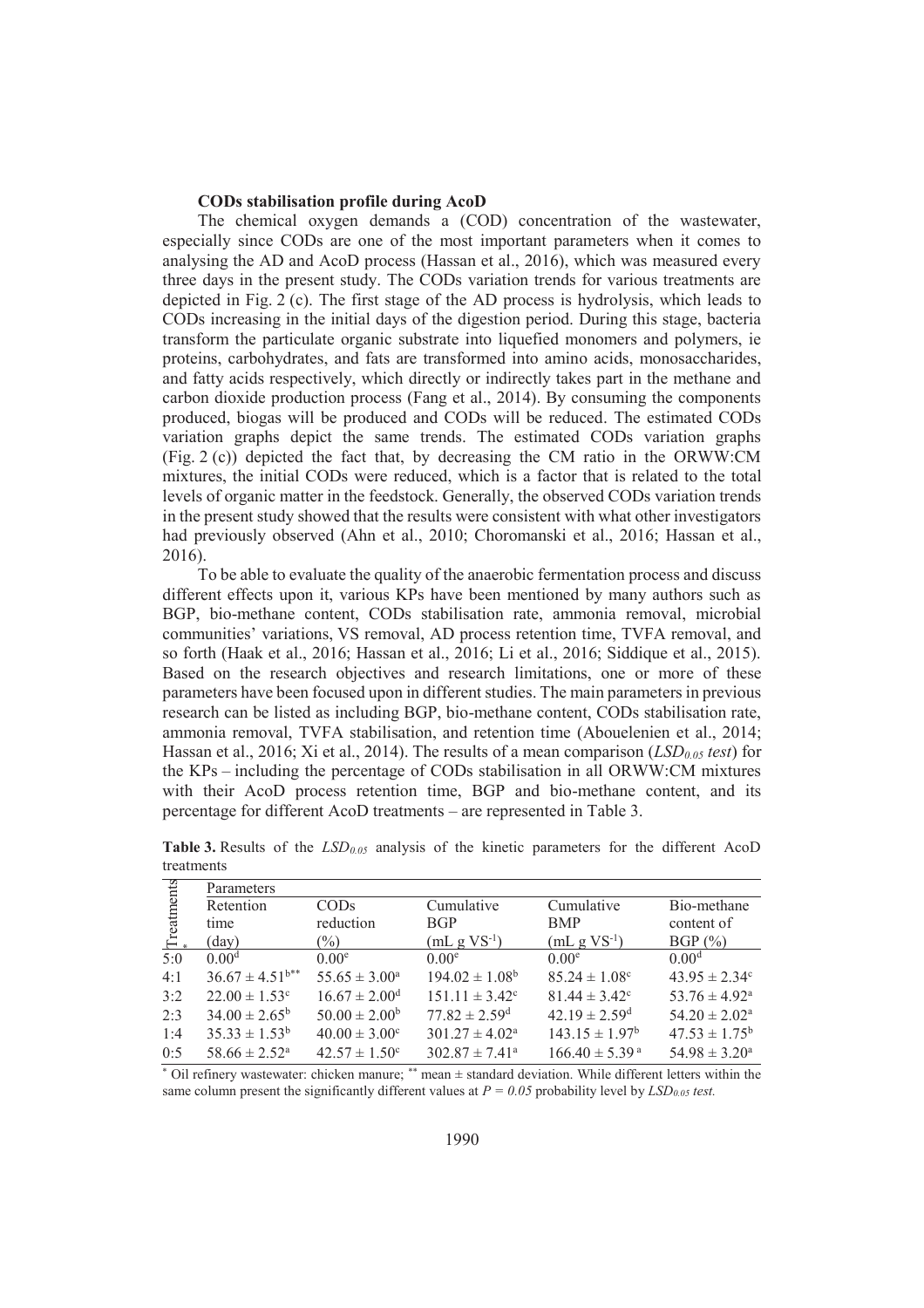In general, a shorter retention time and higher values for the BGP, the bio-methane content, and the CODs stabilisation rate are preferred. As shown in Table 3, the shortest retention time was obtained  $(22.00 \pm 1.53)$ d for the 3:2-ratio treatment, while the CODs stabilisation rate was  $(16.67 \pm 2.00)\%$ , as the lowest value in comparison with other AcoD treatments. The results of the  $LSD<sub>0.05</sub>$  analysis showed that during nonsignificantly different retention times, the 4:1-ratio treatment produced a lower BGP and its resultant bio-methane content than the 1:4-ratio treatment (which demonstrated the greatest KPs values). The highest CODs stabilisation rate was related to the 4:1-ratio treatment. On the other hand, the fraction of ORWW in the mixture for the 4:1-ratio treatment was four times higher than that of the 1:4-ratio treatment. Therefore the use of the 1:4-ratio treatment means treating a greater ORWW proportion in the mixture, which was one of the present study's main aims. Thanks to this discovery, the experimental results showed that the 4:1-ratio treatment is the optimum one.

#### **pH and TVFA profiles**

With regard to monitoring the AD process, pH and TVFA values can provide a proper and applicable dataset. The temporal variations in pH versus TVFA during the digestion period for the various AcoD treatments are presented in Fig. 3 (a and b). The estimated TVFA values demonstrated that the highest TVFA concentration observed was for the 0:5-ratio treatment, while the 5:0-ratio treatment had the lowest TVFA concentration levels ( $\leq 300$  mg L<sup>-1</sup>). This low performance was due to low ammonia nitrogen concentration levels ( $\leq 500$  mg L<sup>-1</sup>) which can cause a loss of biomass and a decrease in acetoclastic methanogenic activity (Rajagopal et al., 2013). Although TVFA production of the 0:5-ratio treatment produced the highest resultant figures of all AcoD treatments, its bio-methane production trends and volume during the first and second weeks of the digestion period was lower than the others. The estimated peaks of TVFA production led to a partial drop of pH levels and an increase in BMP, with these findings being similar to those of previous studies that presented evidently contrasting trends between TVFA and pH (Zhang et al., 2013; Hassan et al., 2016). The TVFA peak for the 4:1-ratio treatment was taking place sooner than for the others, which led to its higher BMP rate and volume during the first week of the digestion period (Fig. 2 (a and b)) when comparing it to other AcoD treatments. The main intermediate acid products during the AD process for organic wastes included volatile fatty acids such as acetic, propionic, butyric, and valeric acids (Zhang et al., 2014). These are not toxic – in fact they can be produced and normally consumed by bacteria in the form of nutrients. However, their rapid increase or accumulation can lead to lower pH levels and increase the acidogenic bacteria which can have an effect on methanogens (Kwietniewska & Jerzy, 2014; Liu et al., 2015). On the other hand, acetate degradation and the production of bio-methane will be reformed (Abouelenien et al., 2014) with the same trends being observed after the initial ten days of the digestion period. Then the pH values were stable to the end of the experiments. This pH stability confirms that the AcoD process reached the methanogenesis phase (Zhang et al., 2013). As an important index when it comes to showing the VFAs conversion to bio-methane, the TVFA stabilisation rate for different AcoD treatments ranged between (87.04–97.38)%. This confirmed that the successful fermentation systems were successfully carried out. The measured pH levels and TVFA results clarified the fact that AcoD in ORWW when combined with CM improved VFAs accumulation by balancing the C:N ratio and producing ammonia nitrogen, with these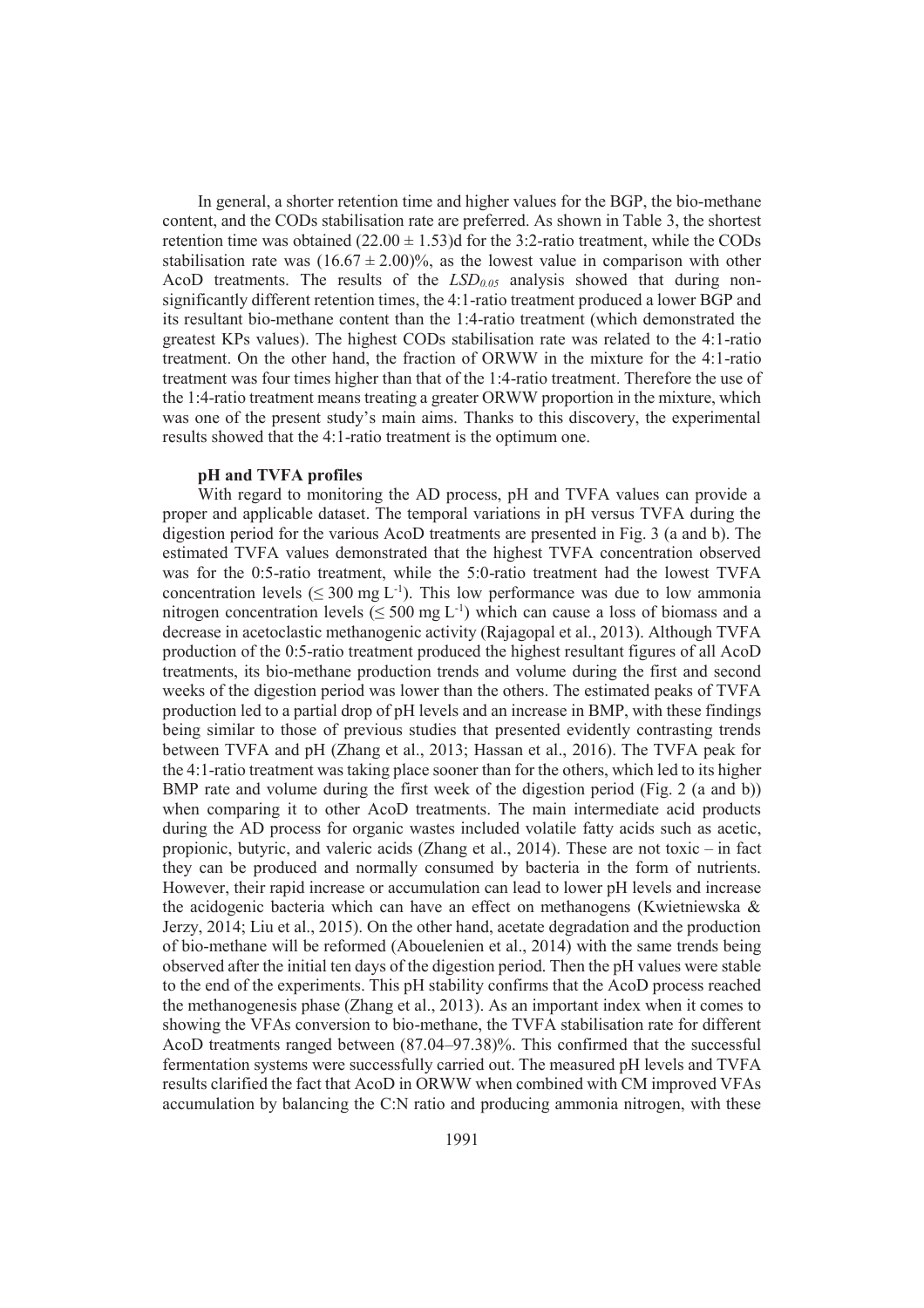results being in line with those of previous studies (Abouelenien et al., 2009; Zhang et al., 2013; Choromanski et al., 2016). However, focusing on the TAN and FAN can provide a good description of BMP trends and the AcoD process.



**Figure 3.** The temporal variations of the pH vs. TVFA during digestion period for the different AcoD treatments (ORWW:CM ratio) with TVFA values (a) less than 2,000 mg  $L^{-1}$ , and (b) more than 2,000 mg  $L^{-1}$ .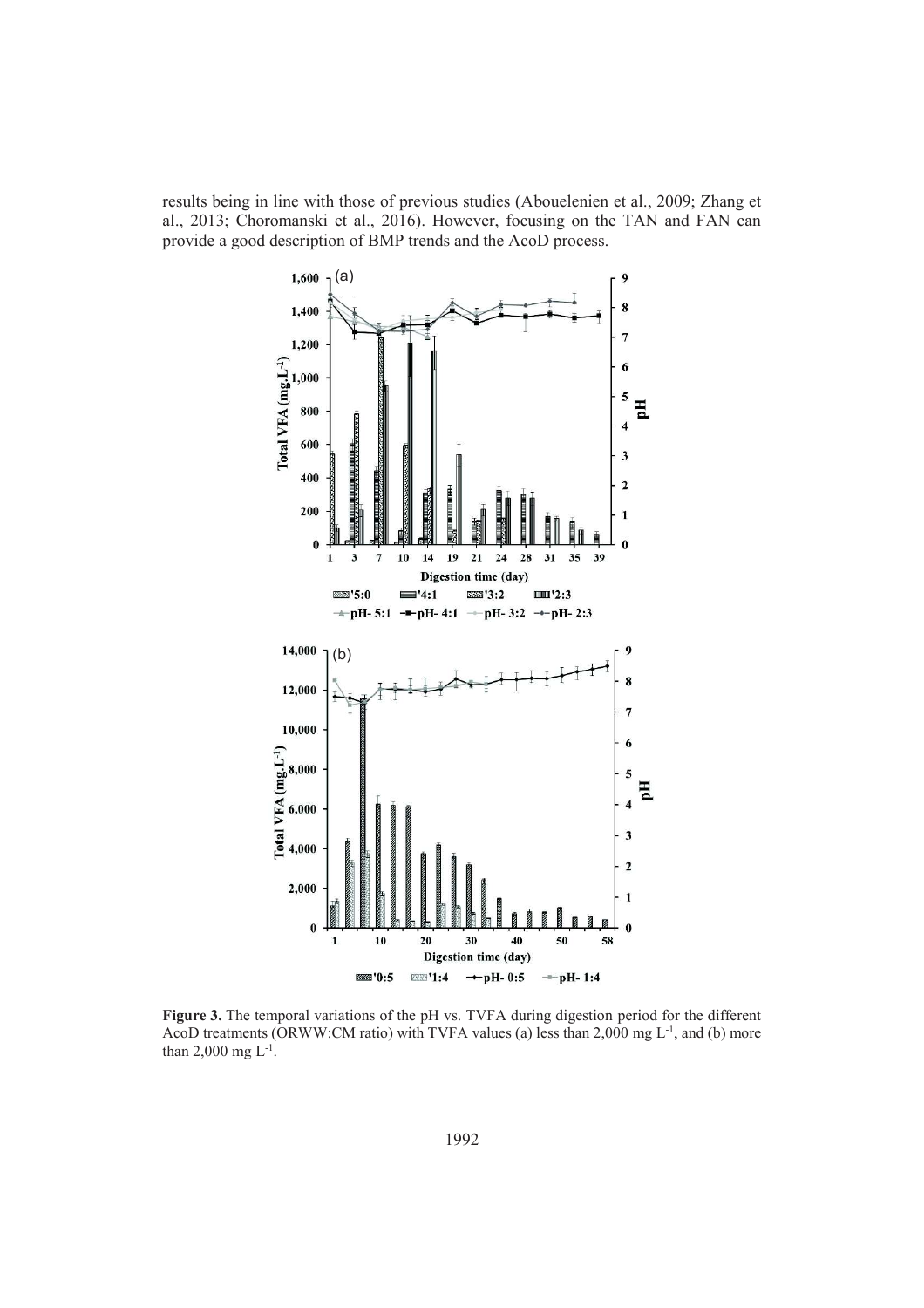### **TAN and FAN**

Ammonia is the end-product of the anaerobic digestion of proteins, urea, and nucleic acids (Rajagopal et al., 2013). The TAN and FAN have been considered as the effective agents in all bioprocesses, with their variation trends during the batch digestion period for different AcoD treatments being shown in Fig. 4 (a and b). The low TAN concentration levels ( $\leq 500$  mg L<sup>-1</sup>) can result in a low methane yield, a loss of biomass, and limiting aceticlastic methanogenic activity (Rajagopal et al., 2013). In contrast, a high concentration of TAN may inhibit the anaerobic process and decrease the BMP.



**Figure 4.** (a) total ammonia nitrogen (TAN), and (b) free ammonia nitrogen (FAN) variation trends for different AcoD treatments during fermentation process.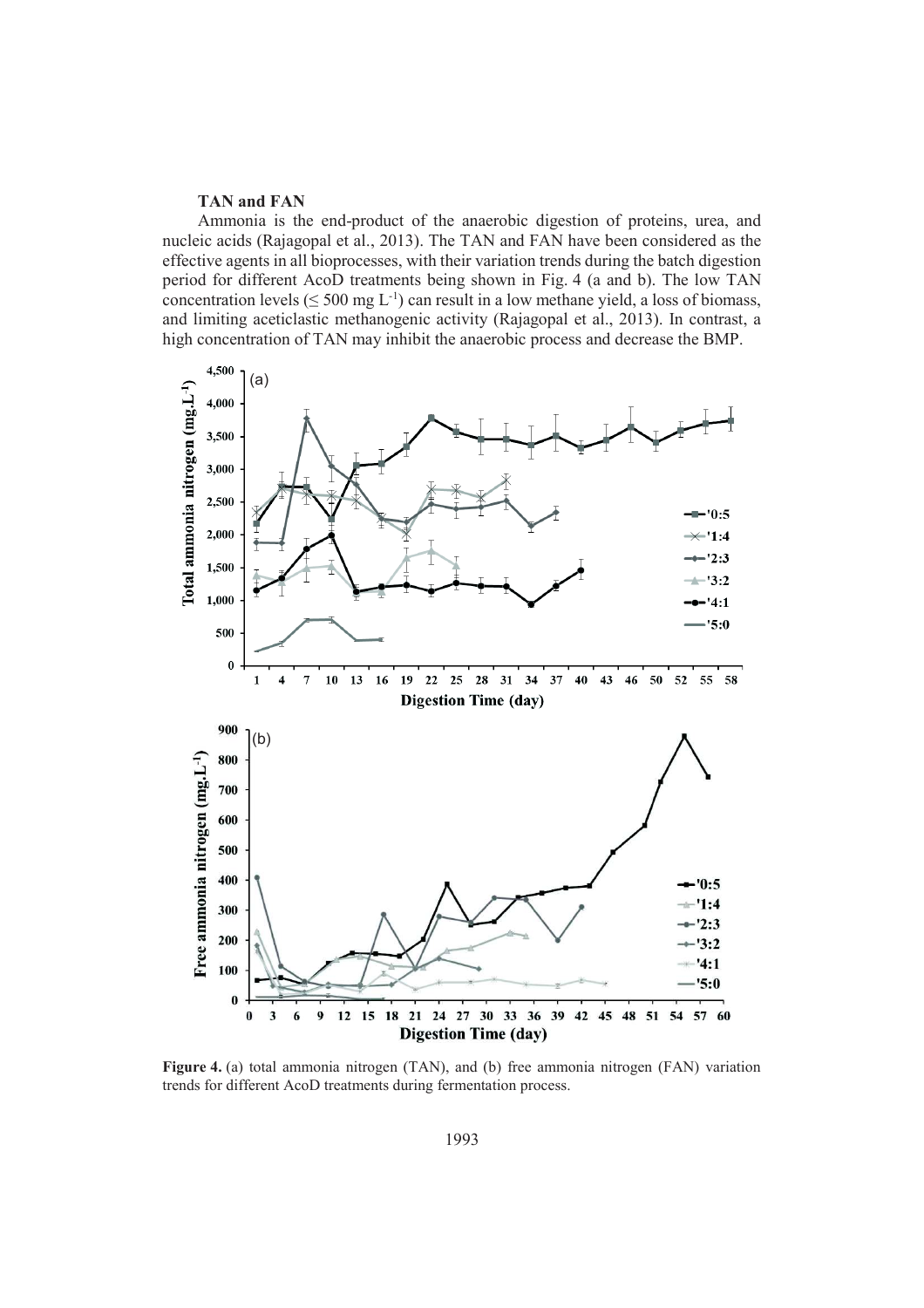As the estimated results showed, the initial TAN content in the 5:0-ratio treatment (ORWW alone) was  $(407.5 \pm 21.0)$  mg L<sup>-1</sup>, which was insufficient when it came to preparing a good growth of bacterial agents for BMP. The results for AcoD treatments confirmed that when CM was added to ORWW, the TAN accumulation process was improved and the resultant values increased in comparison to that of the 5:0-ratio treatment. Generally in line with the reported previous studies, the experimental TAN data clarified the fact that bio-methane inhibition for various treatments occurred during the TAN production process at more than 2,000 mg  $L^{-1}$ . The previous studies explained the fact that AD inhibition can occur in a rather wide range between 1,700 mg  $L^{-1}$  and  $14,000$  mg  $L^{-1}$  for TAN, which is a function of the differences in feedstock, inoculums, operational conditions (such as temperature and pH), and acclimatisation periods (Zhang et al., 2014). In addition to TAN, the estimated results for FAN proved that higher levels of FAN concentration led to a reduction in the BMP. Just as for TAN, the wide range of between 200 mg  $L^{-1}$  and 800 mg  $L^{-1}$  was reported by previous researchers as being the critical range for FAN concentration (Chen et al., 2014). Between AcoD treatments, the 0:5 and 2:3-ratio treatments faced a high concentration of FAN ( $>$  200 mg L<sup>-1</sup>), with the resultant biogas and BMP output being inhibited. Chen et al. (2014) reported that releasing levels of FAN concentrations were the result of AD in livestock, which affected the activities of methanogenic bacteria and led to low levels of methane production (Chen et al., 2014). As may be seen in Fig. 4 (a and b), the FAN concentration levels increased along with a pH increase which expressed the fact that pH played the most effective role in FAN production and variation trends. Rajagopal et al. (2013) reported that with the pH value increasing from seven to eight, the free ammonia will increase by a factor of eight, which makes the biogas process a more sensitive one (Rajagopal et al., 2013). In this research project, the CM was a nutrient-rich substrate for bacterial growth. The results observed served to confirm the fact that decreasing FAN and TAN accumulation could improve the AcoD for ORWW:CM through the process of diluting toxic components in those treatments which had a lower CM ratio.

### **CONCLUSIONS**

As part of the research for this study, evaluations were carried out on AcoD for ORWW with a rich organic carbon source, namely CM for bio-methane production. The significant and positive effect of AcoD for ORWW with CM in biogas production was confirmed by the experimental data that has been recorded. The data observed presented a picture of decreasing FAN and TAN accumulation due to a lower CM ratio which could improve AcoD for ORWW:CM. The improvement which was realised in terms of bio-methane production was due mainly to a dilution in toxic compounds for substrates, especially FAN. Besides this, it was also thanks to preventing ammonia accumulation in the bio-digester and ensuring the presence of proper nutrients to support microbial activities, although they had different areas of impact upon biogas production. It was the FAN values that had an impact upon biogas production rather than those from the TAN. In addition, in order to maximise ORWW usage and to produce acceptable bio-methane, a ratio treatment of 4:1 of ORWW:CM is recommended when designing the AcoD process for the continuous stirrer tank reactor (CSTR) digesters.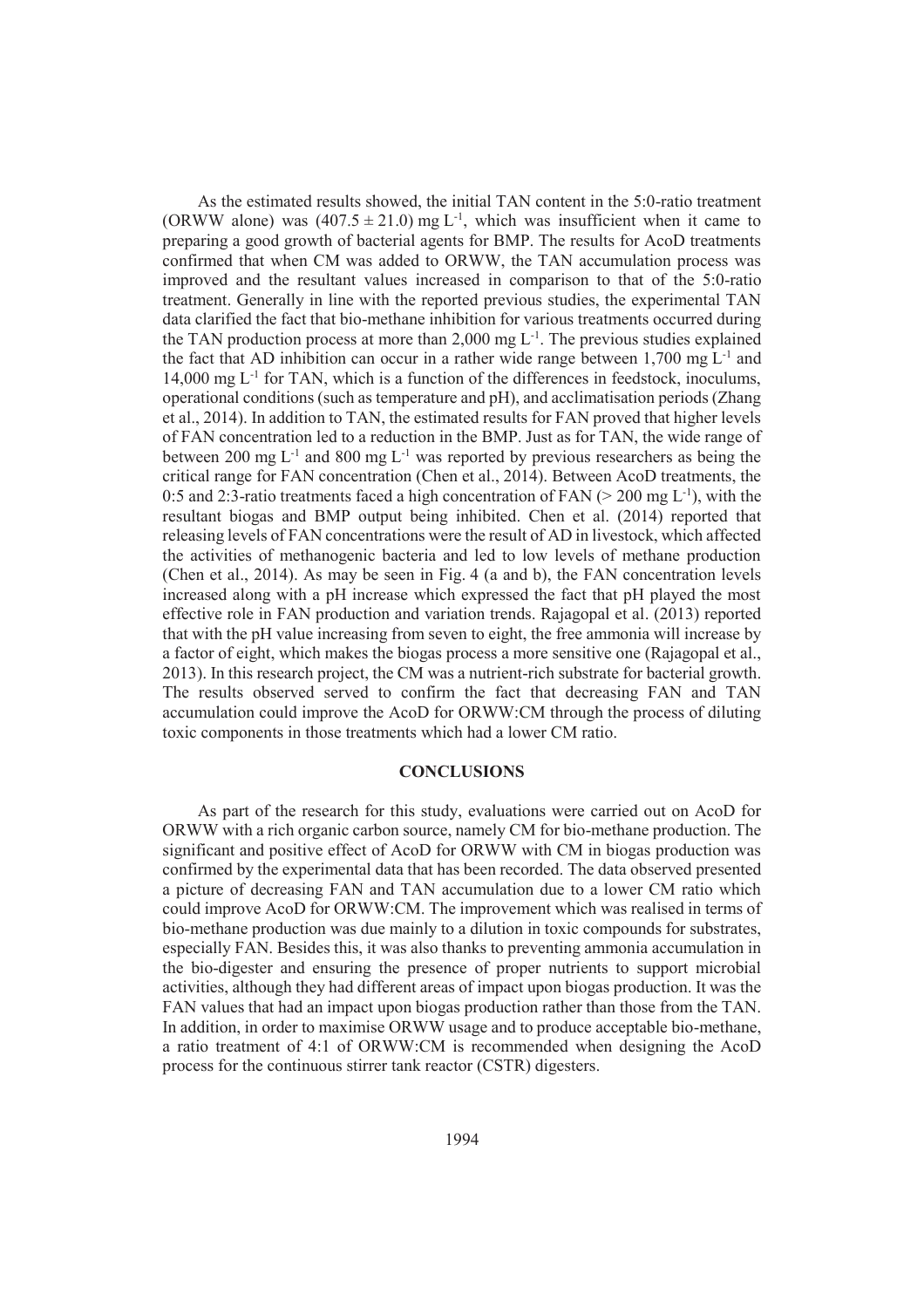ACKNOWLEDGEMENTS. This study was sponsored by the National Science and Technology Support Programme (2013BAD08B04). The first author would like to thank to the Ministry of Science, Research, and Technology of the I R Iranian government for granting a PhD scholarship to him.

#### **REFERENCES**

- Abouelenien, F., Kitamura, Y., Nishio, N. & Nakashimada, Y. 2009. Dry anaerobic ammoniamethane production from chicken manure. *Appl. Microbiol. Biotechnol*. **82**(4), 757–64.
- Abouelenien, F., Namba, Y., Kosseva, M.R., Nishio, N. & Nakashimada, Y. 2014. Enhancement of methane production from co-digestion of chicken manure with agricultural wastes. *Bioresour. Technol.* **159**, 80–7.
- Ahn, H.K., Smith, M.C., Kondrad, S.L. & White, J.W. 2010. Evaluation of biogas production potential by dry anaerobic digestion of switchgrass--animal manure mixtures. *Appl. Biochem. Biotechnol.* **160**(4), 965–75.
- APHA. 2006. *Standard Methods for the Examination of Water and Wastewater*. American Public Health Association, Washington DC, USA.
- Chen, J.L., Ortiz, R., Steele, T.W. & Stuckey, D.C. 2014. Toxicants inhibiting anaerobic digestion: a review. *Biotechnol. Adv.* **32**(8), 1523–34.
- Choromanski, P., Karwowska, E. & Lebkowska, M. 2016. The influence of petroleum products on the methane fermentation process. *J. Hazard. Mater.* **301**, 327–331.
- Diya'uddeen, B.H., Daud, W.M.A. & Abdul Aziz, A.R. 2011. Treatment technologies for petroleum refinery effluents: A review. *Process Saf. Environ.* **89**(2), 95–105.
- Fang, W., Zhang, P., Zhang, G., Jin, S., Li, D., Zhang, M. & Xu, X. 2014. Effect of alkaline addition on anaerobic sludge digestion with combined pretreatment of alkaline and high pressure homogenization. *Bioresour. Technol.* **168**, 167–72.
- Haak, L., Roy, R. & Pagilla, K. 2016. Toxicity and biogas production potential of refinery waste sludge for anaerobic digestion. *Chemosphere* **144**, 1170–6.
- Hassan, M., Ding, W., Bi, J., Mehryar, E., Talha, Z.A. & Huang, H. 2016. Methane enhancement through oxidative cleavage and alkali solubilization pre-treatments for corn stover with anaerobic activated sludge. *Bioresour. Technol.* **200**, 405–412.
- Hu, G., Li, J. & Zeng, G. 2013. Recent development in the treatment of oily sludge from petroleum industry: a review. *J. Hazard. Mater.* **261**, 470–90.
- Kwietniewska, E. & Jerzy, T. 2014. Process characteristics, inhibition factors and methane yields of anaerobic digestion process, with particular focus on microalgal biomass fermentation. *Renew. Sustain. Energy Rev.* **34**, 491–500.
- Li, D., Huang, X., Wang, Q., Yuan, Y., Yan, Z., Li, Z., Huang, Y. & Liu, X. 2016. Kinetics of methane production and hydrolysis in anaerobic digestion of corn stover. *Energy* **102**, 1–9.
- Li, Y., Zhang, R., He, Y., Zhang, C., Liu, X., Chen, C. & Liu, G. 2014. Anaerobic co-digestion of chicken manure and corn stover in batch and continuously stirred tank reactor (CSTR). *Bioresour. Technol.* **156**, 342–7.
- Liu, L., Zhang, T., Wan, H., Chen, Y., Wang, X., Yang, G. & Ren, G. 2015. Anaerobic codigestion of animal manure and wheat straw for optimized biogas production by the addition of magnetite and zeolite. *Energy Convers. Manage* **97**, 132–139.
- Mehryar, E., Ding, W.M., Hemmat, A., Talha, Z., Hassan, M., Mamat, T. & Hei, K.L. 2017. Anaerobic co-digestion of oil refinery wastewater with bagasse; Evaluation and modeling by neural network algorithms and mathematical equations. *Bioresources* **12**(4), 7325–7340.
- Rajagopal, R., Masse, D.I. & Singh, G. 2013. A critical review on inhibition of anaerobic digestion process by excess ammonia. *Bioresour. Technol.* **143**, 632–641.